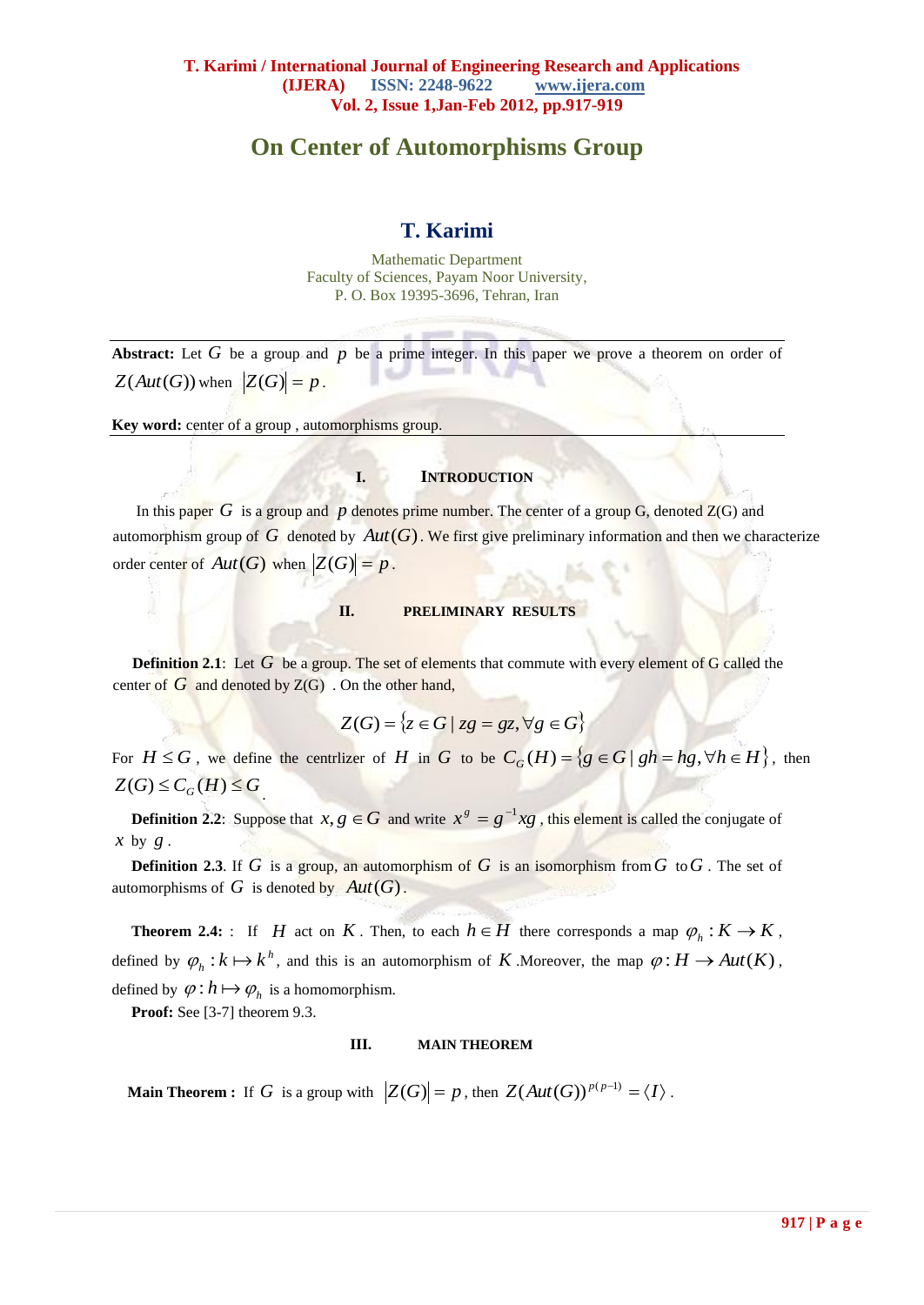### **T. Karimi / International Journal of Engineering Research and Applications (IJERA) ISSN: 2248-9622 www.ijera.com Vol. 2, Issue 1,Jan-Feb 2012, pp.917-919**

**Proof:** Let  $\psi \in Z(Aut(G))$  then  $\psi \psi_{g} = \psi_{g} \psi$  for all  $g \in G$ , where  $\psi_{g} \in G$ *g*  $x \mapsto x$  $G \rightarrow G$  $\mapsto$  $\psi_g:G\to$ . Now we

have

$$
\psi(\psi_g(x)) = \psi_g(\psi(x)) \Rightarrow \psi(x^g) = \psi(x)^g \Rightarrow \psi(x)^{\psi(g)} = \psi(x)^g \Rightarrow \psi(x)^{\psi(g)g^{-1}} = \psi(x) \Rightarrow \left[\psi(x), \psi(g)g^{-1}\right] = e^{-\psi(g)g^{-1}}
$$

for all 
$$
x, g \in G
$$
, but  $\psi(G) = G$  so  $[G, \psi(g)g^{-1}] = [\psi(G), \psi(g)g^{-1}] = e$  i.e  $\psi(g)g^{-1} \in Z(G)$   
for all  $g \in G$ .

Let 
$$
\psi \in Z(Aut(G))
$$
 be fix and  $\theta(g) = \psi(g)g^{-1} \in Z(G)$  for all  $g \in G$ , we have  

$$
\theta(gx) = \psi(g)(xy)^{-1} = \psi(g)\psi(g)x^{-1}x^{-1} = \psi(g)\theta(xy)x^{-1} = \psi(g)x^{-1}\theta(y) =
$$

$$
\theta(xy) = \psi(xy)(xy)^{-1} = \psi(x)\psi(y)y^{-1}x^{-1} = \psi(x)\theta(y)x^{-1} = \psi(x)x^{-1}\theta(y) = \theta(x)\theta(y)
$$

for all  $x, y \in G$ . Therefore  $g \mapsto \psi(g)g^{-1}$ is a homomorphism.

By the above  $\psi(g) = g\theta(g)$ ,  $\forall g \in G$ , now by induction we can prove that

$$
\psi^{(n)}(g) = g^{n \choose 0} \theta(g)^{n \choose 1} \dots \theta^{(i)}(g)^{n \choose i} \dots \theta^{(n)}(g)^{n \choose n}
$$

because if

$$
\psi^{(k)}(g) = g^{k \choose 0} \theta(g)^{k \choose 1} \dots \theta^{(i)}(g)^{k \choose i} \dots \theta^{(n)}(g)^{k \choose k}
$$

then

 1 1 ( 1) 1 ( ) 1 1 ( ) 1 0 1 0 0 1 ( ) 1 ( ) 1 ( 1) 0 0 1 (2) 1 ( ) ( 1) ( ) ( 1) 0 1 ( ) ( ) ( 1) ( ) 0 1 ( ) ( ) ( ) ... ( ) ... ( ) ( ) ( ) ... ( ) ... ( ) ( ) ( ( ) )( ( ) ( ) )...( ( ) ( ) )...( ( ) ( ) ) ( ) ( ( ) )... ( ( ) )... ( ( ) ) ( ) ( ( )) ( ( ) ... ( ) ... ( ) ) *k k k k k i k k i k k k k k k k k k i k k i k i k k k k k k k k i k k i i k i k k k k k k i k k i k k k k i n k i k k k k g g g g g g g g g g g g g g g g g g g g g g g g g g g g* 

If *p* is a prime and  $|Z(G)| = p$  then

$$
p \mid \binom{p}{1}, \dots, \binom{p}{p-1}.
$$

Hence  $\psi^{(p)}(g) = g\theta^{(p)}(g)$ , [notice that  $\theta(g),...,\theta^{(p-1)}(g) \in Z(G)$ ]. We want to prove  $\psi^{(p(p-1))}(g) = g$  for all  $g \in G$ . Let  $g \in G$  then we have three state:

i) If 
$$
\theta(g) = e
$$
 then  $\psi(g) = g$ , so  $\psi^{(p(p-1))}(g) = g$ .